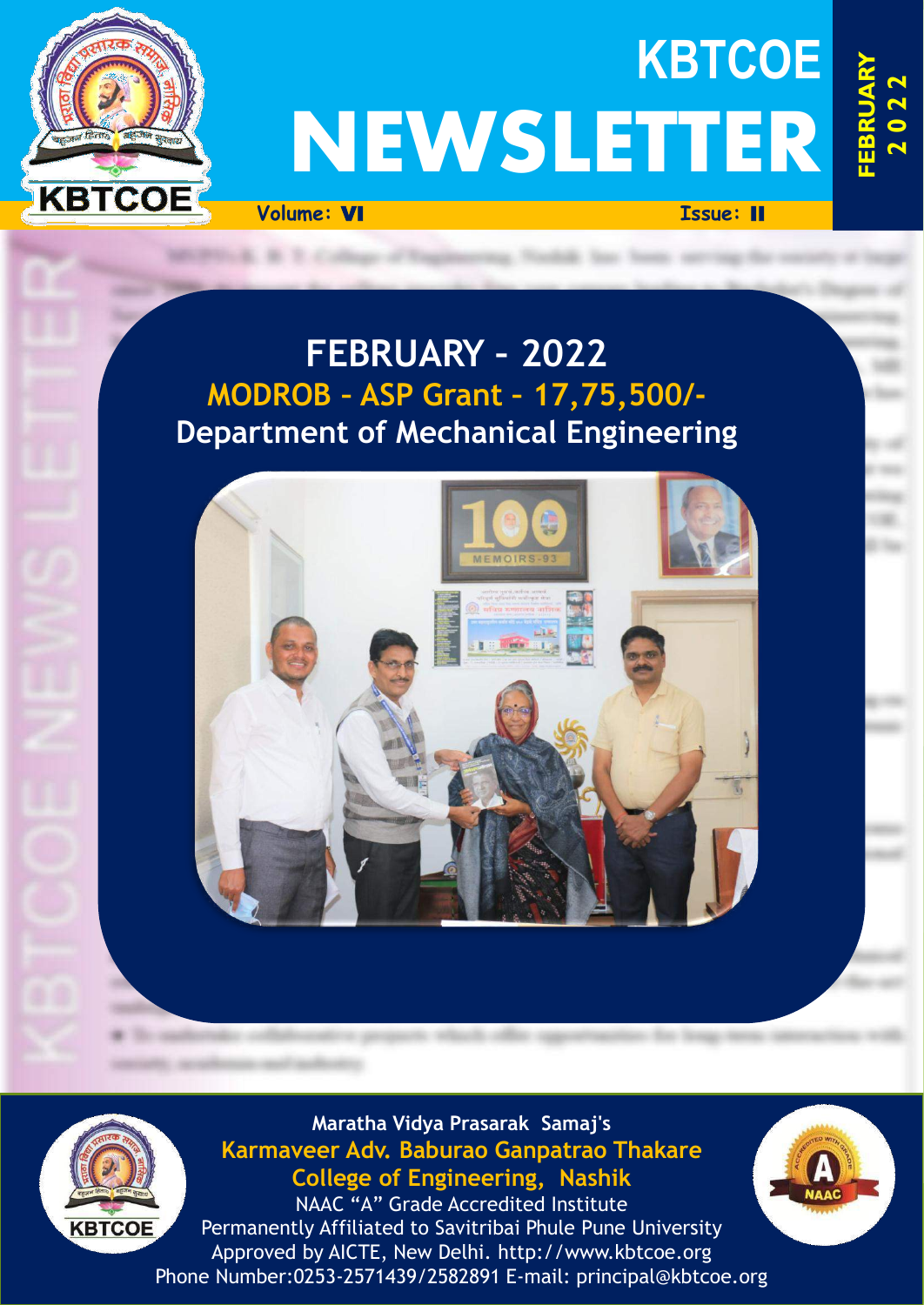

The purpose of this Newsletter is to provide information to the student-staff fraternity of Nashik and society at large of the news, including relevant announcements and updates that we believe are important to them. However, this newsletter is also a valuable tool for bolstering morale, promoting unity, team spirit, motivating and rewarding achievements of KBT COE, Nashik. This KBTCOE Newsletter has started it's journey since January 2017 and the latest issue is available on the college website: www.kbtcoe.org

The Maratha Vidya Prasarak Samaj is the pioneering organization established in 1914 helping common masses to acquire education in all the fields. There are around 452 schools & colleges all over Nashik District in Maharashtra. Our institute, Karmaveer Adv. Baburao Ganpatrao Thakare College of Engineering is always striving for the betterment of common people. In today's globally connected world, all the sectors need quality manpower. It is our prime responsibility to groom and develop the budding Engineers with multifaceted qualities like professional skills, innovative ideas, problem solving attitude, good communication skills, and social ethics, who can serve the society in a classic manner. We, the team at KBT College of Engineering, aim to educate and train the common masses through undergraduate and post graduate programs by inculcating the values for discipline, quality, transparency and foster career and professional development among the youth for the development of society.

Our Vision, Mission and Objectives are as follows:

# Vision:

To be internationally accredited, Multidisciplinary, and Multi-collaborative institute working on technology enabled platform fostering innovations and patents through state-of-art academic system designed by highly qualified faculty for the development of common masses at large

# Mission:

To educate and train common masses through undergraduate, post graduate, research programs by inculcating the values for discipline, quality, transparency and foster career and professional development for employment thereby contributing to the development of society

# Objectives:

- To develop technically-sound engineers by engaging the students in progressive technical education and to promote students for academic growth by offering state-of-the-art undergraduate, postgraduate programmes.
- To undertake collaborative projects which offer opportunities for long-term interaction with society, academia and industry.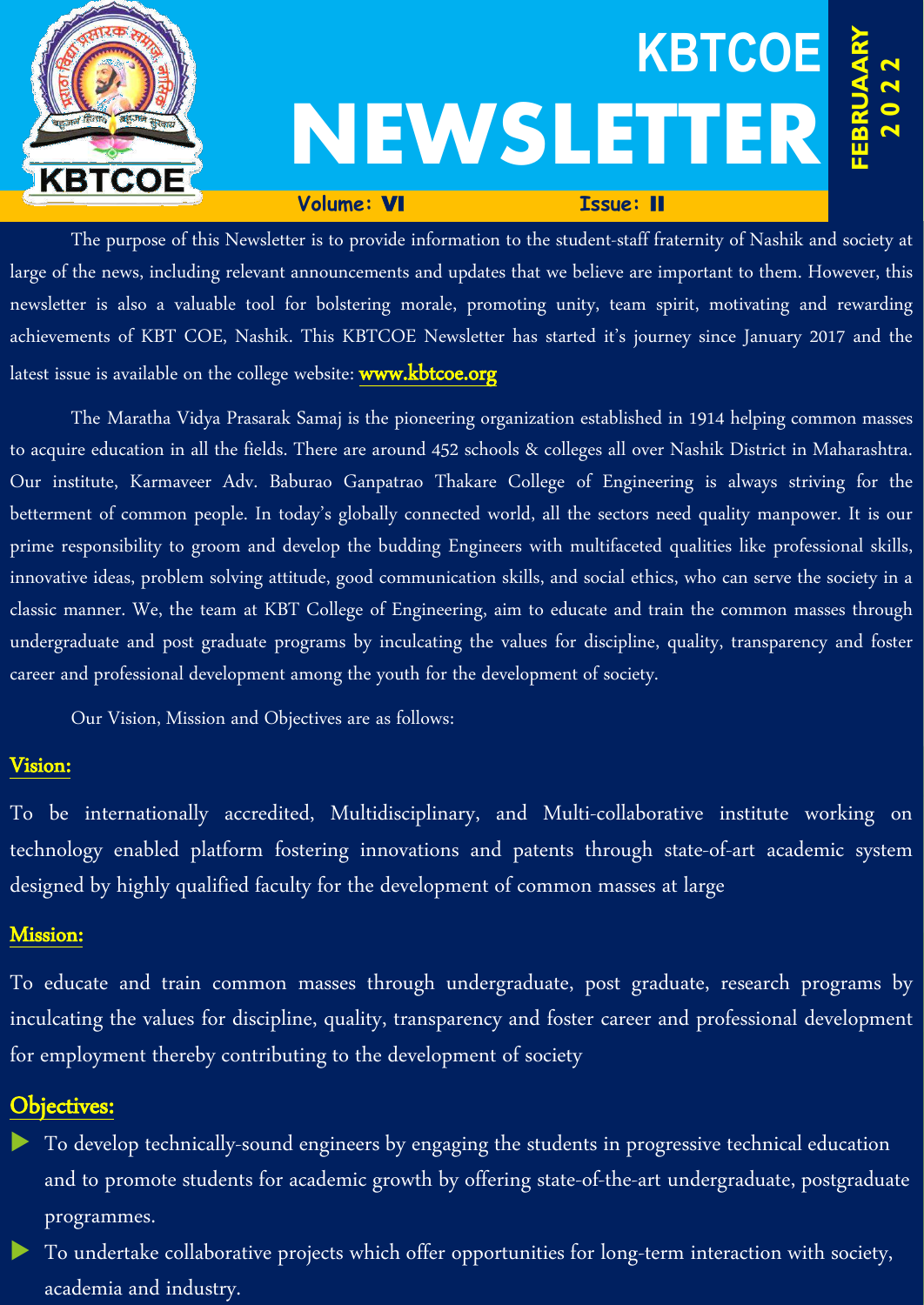# **Department of Civil Engineering**

#### FDPs/Seminars/Webinars/STTPs

 Webinars attended by staff members (February – 2022)

| Sr.            | <b>Name of faculty</b>                 | <b>Name of Webinar</b> |
|----------------|----------------------------------------|------------------------|
| No.            | (Date)                                 | (Place)                |
| $\mathbf{1}$ . | Dr. A. P.<br>Shelorkar<br>(18/02/2022) | <b>DELNET</b>          |
|                |                                        | Resource and           |
|                |                                        | services (at           |
|                |                                        | <b>KBTCOE</b> )        |

#### Industry Visit

 Visit to Construction Site of Apple Hospital, Nashik (25/02/2022)



The field visit of SE Civil engineering students was organized on  $25<sup>th</sup>$  February 2022 to the Apple Hospital, Hirawadi, Nashik. The students studied and understood the Field Soil Profiles and various types of Foundations & their construction.

 "Opportunities in Structural Design Consultancy" by Er. Lekraj Pandit (17/02/2022)



Department of Civil Engineering conducted an Expert Lecture cum Alumni Interaction Lecture 2 in association with Institution of Engineers India (IEI) students' chapter on topic 'Opportunities in Structural Design Consultancy' on 17<sup>th</sup> February 2022. Er. Lekraj Pandit (Director Lab Association, Nashik) invited as a resource person for this session. He focused on the Opportunities in Structural Design Consultancy in High Rise Construction.

#### Expert Talk/Guest Sessions

"Recent trends in Geo-technical<br>Engineering" by Dr. Ganesh Rathod by Dr. Ganesh Rathod (14/02/2022)



Department of Civil Engineering in association with ACCE organizes an expert talk on "Recent trends in Geo-technical engineering" on  $14<sup>th</sup>$ February 2022. Dr. Ganesh Rathod (Associate professor, University of Witwatersrand) was invited as a resource person for this session. He focused on the Importance and Advancement in Geo-technical engineering during this session.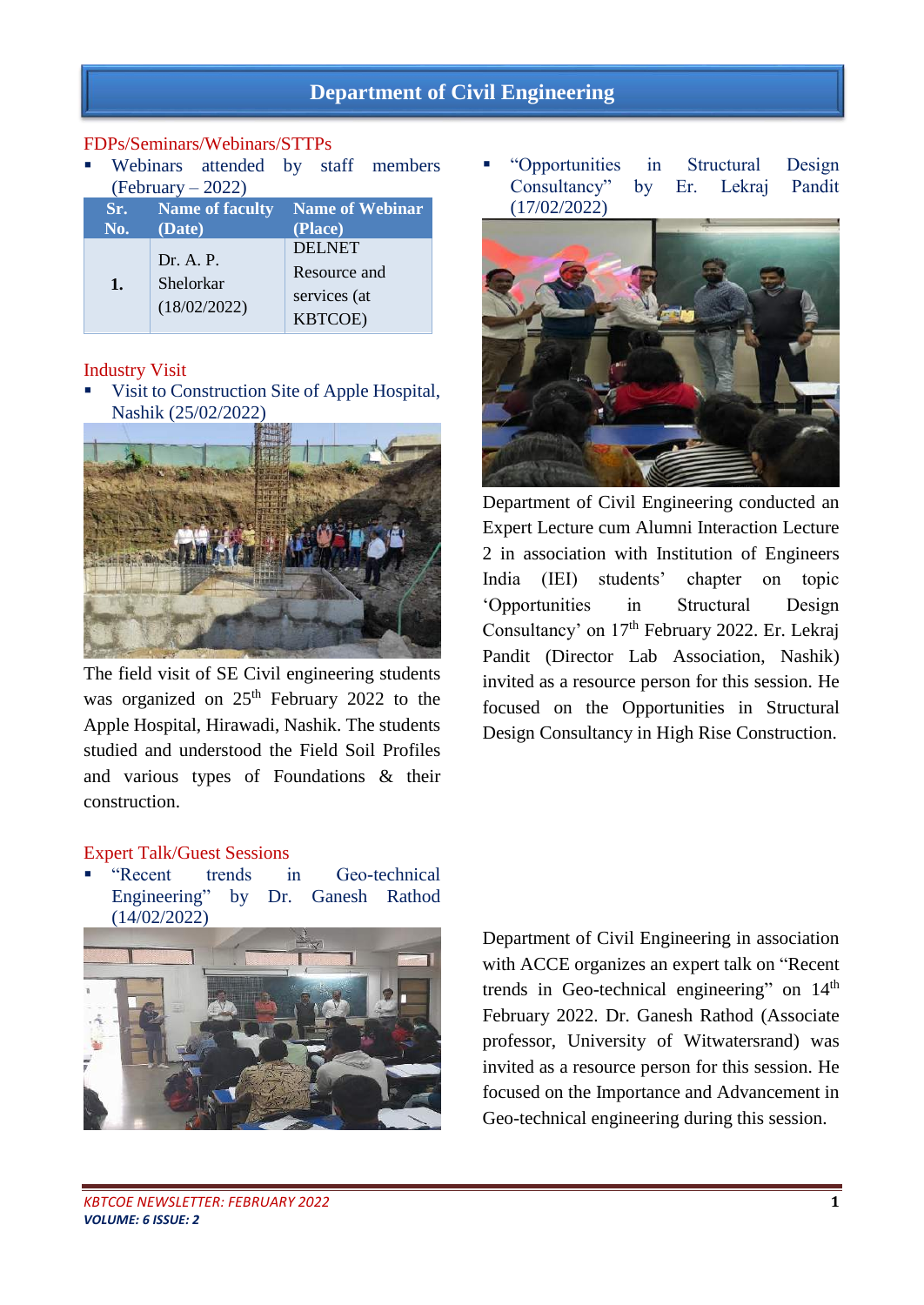#### Conferences/Workshops/Paper Published

 Paper Presented and Published in Conferences/ Journals etc. (February - 2022)

| <b>Name of</b>                                                                                                                      | <b>Name of</b>                                                                                                                                        | Journal/                                                                                            |
|-------------------------------------------------------------------------------------------------------------------------------------|-------------------------------------------------------------------------------------------------------------------------------------------------------|-----------------------------------------------------------------------------------------------------|
| faculty                                                                                                                             | Paper                                                                                                                                                 | <b>Conference</b>                                                                                   |
| Dr. A.P.<br>Shelorkar                                                                                                               | <b>Strength And</b><br>Toughness<br><b>Prediction Of</b><br>Slurry<br>Infiltrated<br><b>Fibrous</b><br>Concrete<br>Using<br>Multilinear<br>Regression | Advances in<br>Concrete<br>Construction <i>Vol.</i><br>13, No. 2 (2022)<br>123-132 (Korea)          |
| Dr. Pranita N.<br>Balve,<br>Ms. Bhalerao<br>Poonam.<br>Ms. Bhamare<br>Ms. Roshani,<br>Ms. Patil<br>Varsha.<br>Ms. Satbhai<br>Ankita | Optimization<br>of Reservoir<br>Operation<br>Policy Using<br><b>Fuzzy Logic</b>                                                                       | Science,<br>Technology and<br>Development<br>Volume XI Issue<br><b>II FEBRUARY</b><br>2022,195-198  |
| Ms. Urvashi<br>Kshirsagar,<br>Dr. M. P.<br>Kadam, Mr.S.<br>M. Waysal                                                                | Effective<br>Management<br>of Dynamic<br>Programming<br>in Precast<br>Industry                                                                        | NICMAR-Journal<br>of Construction<br>Management,<br>Vol. XXXVII,<br>No. 1, January-<br>March 2022   |
| Mr. S. M.<br>Waysal                                                                                                                 | Use of PET<br><b>Resin Derived</b><br>in Various<br>Glycols as a<br>Cement<br>Substitute                                                              | Design<br>Engineering<br>ISSN: 0011-9342<br>Year 2021 Issue:<br>9   Pages: 16689-<br>16704 (Russia) |

| Name of             | Name of                                                                          | Journal/                                                                                                       |
|---------------------|----------------------------------------------------------------------------------|----------------------------------------------------------------------------------------------------------------|
| faculty             | <b>Paper</b>                                                                     | <b>Conference</b>                                                                                              |
| Mr. S. M.<br>Waysal | Use Of PET<br>Waste And Fly<br>Ash As<br>Sustainable<br>Construction<br>Material | Chemical<br>Sciences in<br>Sustainable<br>Technology and<br>Development (2 <sup>nd</sup><br>$IC^2S^2TD - 2021$ |

#### **Other Activities**

Alumna Interaction (01/02/2022)



Department of Civil Engineering in association with ACCE organized an Online Alumni Interaction on 1<sup>st</sup> February 2022, through an Online Platform. Er. Susmit Kute (PG Scholar - BITS Pilani) was invited as an alumnus for interaction with for Final Year Students.

# **Department of Engineering Science**

#### Expert Talk/Guest Session

 "Introduction to AI & ML for Budding Engineers" by Mr. Sagar Patil (12/02/2022)



*KBTCOE NEWSLETTER: FEBRUARY 2022* **2** *VOLUME: 6 ISSUE: 2*

First Year Engineering Students Association (AARAMBH) organized a guest session on "Introduction to AI & ML for Budding Engineers" for first year engineering students. Mr. Sagar Patil (Founder, Ray Robotics, Nashik) was invited as resource person for this session. He explained his journey and the projects he made on Automation and Robotics.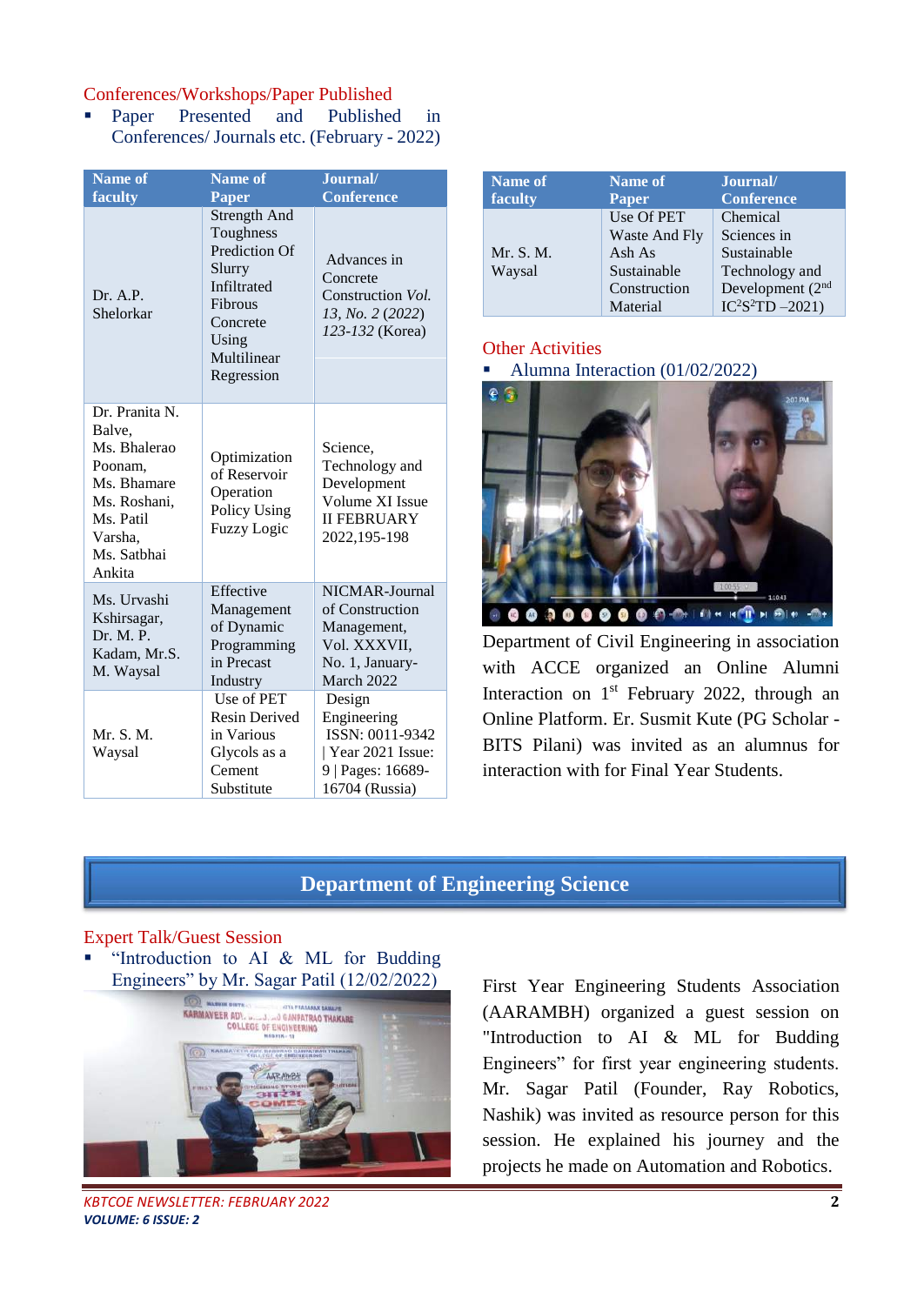# **Department of Instrumentation & Control Engineering**

#### Training & Placement

Student Placements (February 2022)





Mr. Girish Kshatriya & Ms. Minal Waje are placed in Hexaware Technologies Pvt. Ltd. through Campus Placement Activities in the month of February 2022.



Ms. Varada Joshi, Ms. Meenal Waje & Mr. Ritesh Jangid are placed in Emerson Export Engineering Centre., Nashik through the campus placement activities in the month of February 2022.

#### Technical Activities

 MoU with Nexus Control Pvt. Ltd. (22/02/2022)



The Department of Instrumentation & Control Engineering signed a MoU with Nexus Control Pvt. Ltd., Nashik on 22nd February 2022. The purpose of the MOU is to foster technical education at undergraduate level to make the students, industry ready, strengthen the theoretical knowledge in industrial practices.

#### Expert Talk/Guest Session

 "Road Safety" by Mr. Mayur Bagul (16/02/2022)



An expert talk on "Road Safety" was organized SE Instrumentation and Control Engineering students on  $16<sup>th</sup>$  February 2022. Mr. Mayur Bagul (Nashik First group of people for walefare of Nashik) was invited as resource person for this session. He discussed all the norms, rules and regulations regarding road safety. He also elaborated the importance of road safety norms using effective videos.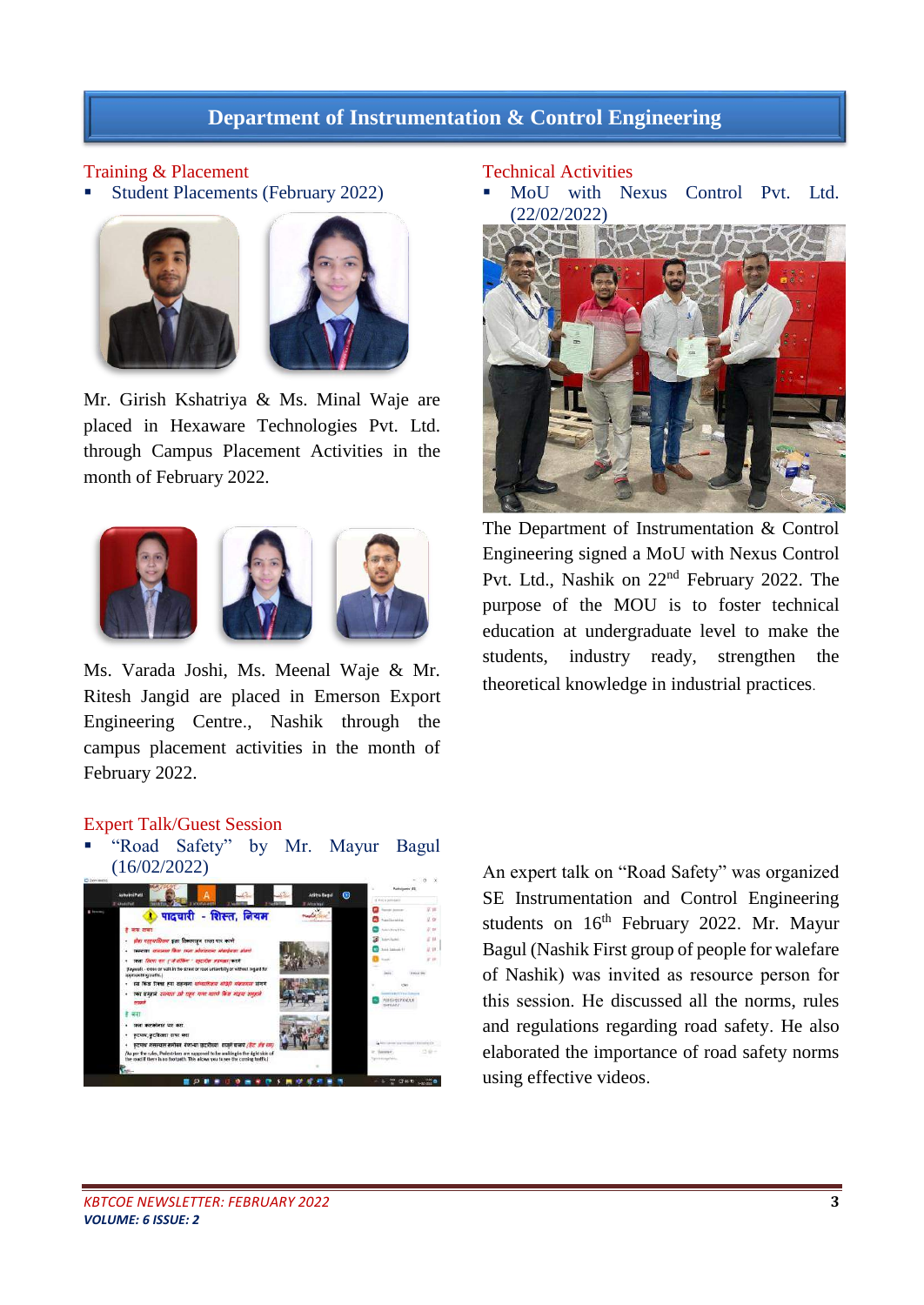#### Technical Activities MoU with Teklogica Pvt. Ltd. (22/02/2022)



The Department of Instrumentation & Control Engineering signed a MoU with Teklogica Control Systems Pvt. Ltd., Nashik on 22nd February 2022. The purpose of the MOU is to foster technical education at undergraduate level to make the students, industry ready, strengthen the theoretical knowledge in industrial practices.

#### STTPs/Online Courses

 Online Course on "Precision Positioning Systems: Dynamics and Control" (04/02/2022)



Mr. Y. P. Patil (Staff Member - ICE) has successfully completed One-week Online GIAN course entitled "Precision Positioning Systems: Dynamics and Control" during  $31<sup>st</sup>$  January –  $4<sup>th</sup>$ February 2022.

### **Department of Mechanical Engineering**

#### Department Achievement

 MODROB-ASP Grant of Rs. 17,75,500/- (February 2022)



Department of Mechanical Engineering has received grant of Rs. 17,75,500/- for Modernisation of Refrigeration and air conditioning lab of the department under MODROB-ASP (Modernisation and Removal of Obsolescence Aspirational) scheme

from AICTE, New Delhi for the period of two years. Hon. President Dr. Tushar Shewale, Hon. Sarchitnis Smt. Nileematai Pawar, Hon. Sabhapati Manikrao Boraste, Hon. Chitnis Shri. Sunil Dhikale and Hon. Upsabhapati Shri. Raghonana Ahire of MVP Samaj congratulated Dr. V. C. Shewale and his team for this remarkable achievement. Education Officers of MVP Samaj, Dr. N. S. Patil and Dr. Sudarshan Kokate, Principal Dr. S. R. Devane, Vice-Principal Prof. N. B. Desale, all Head of Departments, teaching staff as well as nonteaching staff congratulated the Department of Mechanical Engineering for the efforts taken.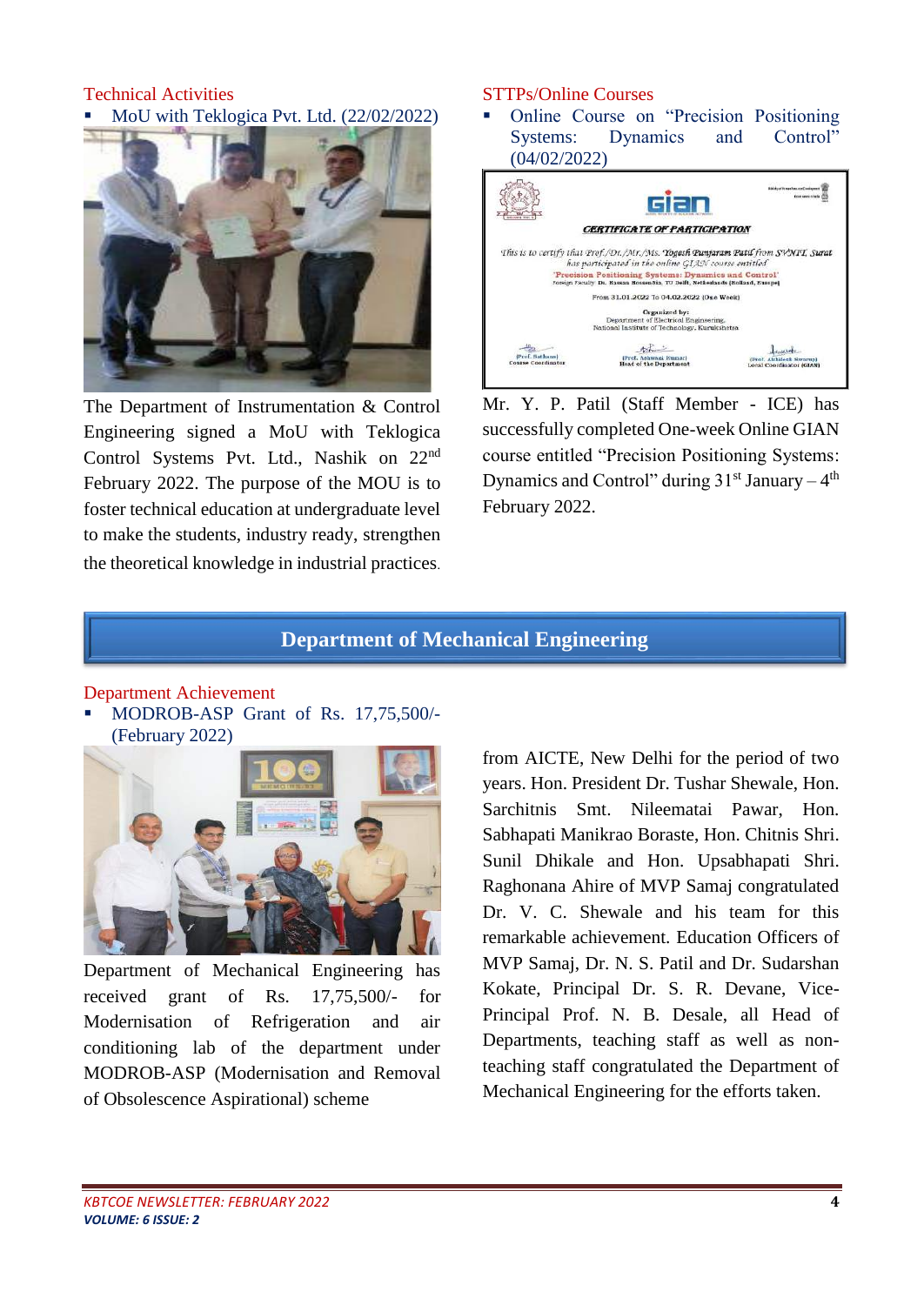Training & Placement Staff Training: CNC Machine (17/02/2022)



Two Days training program on "CNC Lathe Machine" was organized by Department of Mechanical Engineering during  $16<sup>th</sup> - 17<sup>th</sup>$ February 2022. The aim of the training program was to bring the awareness among faculties about operation and programming of CNC lathe machine. Mr. Nikhil Metkar (Jyoti CNC Machine Tool, Rajkot) conducted this training program and acquainted the paricipants about capabilities of CNC lathe machine.

#### Seminars/Webinars/Workshops

 Seminar on "German Language & Masters in Germany" (17/02/2022)



 Webinar on "Opportunity to Study in Abroad" (28/02/2022)



Mechanical Engineering Student Association (MESA) of Department of Mechanical Engineering organized webinar on "Opportunity to Study in Abroad" on 28<sup>th</sup> February 2022 through an online platform. Ms. Gauri Jadhav (Head of Sales and Operations, IDP Nashik) and Mr. Neel Vora (Business Development Manager, IDP Nashik) were invited as the resource person for the webinar. During webinar speakers briefed about various opportunities and reasons to study in abroad.

Mechanical Engineering Student Association (MESA) of Department of Mechanical Engineering organized seminar on "German Language & Masters in Germany" on  $17<sup>th</sup>$ February 2022. Mr. Suyog Dandge (Alumni 2020 Batch, Pursuing Masters in TH Ingolstadt University, Germany) & Ms. Mrunal Kholamkar (Alumni 2021 Batch) was invited as the resource person for the seminar. Both speakers gave useful information about importance of German language & preparation required for doing Masters in Germany.